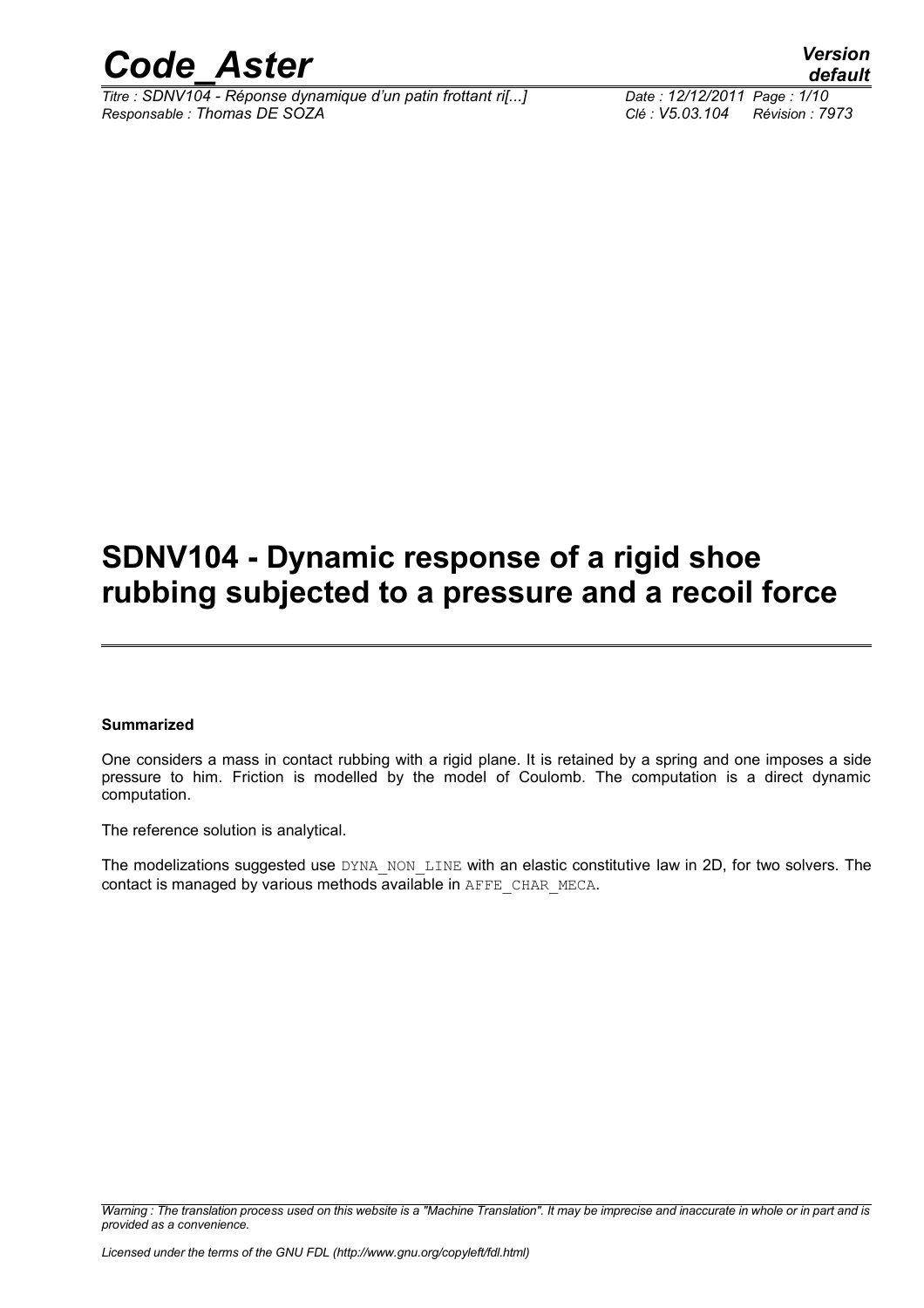*Titre : SDNV104 - Réponse dynamique d'un patin frottant ri[...] Date : 12/12/2011 Page : 2/10 Responsable : Thomas DE SOZA Clé : V5.03.104 Révision : 7973*

## **1 Problem of reference**

## **1.1 Geometry**

the system considered consists of a shoe: square of  $1m$  on  $1m$ , posed on a support. It is subjected to its weight, by the strength of recall of a come out from stiffness K and with a side pressure. The contact is a rubbing contact.



#### **1.2 of the model Masses**

| there:                           | $7.10^{3}$ kg    |
|----------------------------------|------------------|
| Stiffness of spring:             | $24.10^{3} N/m$  |
| Coefficient of Coulomb:          | 0.3              |
| Gravity:                         | 70 000 Pa        |
| Side pressure:                   | 200 000 Pa       |
| Young modulus of the shoe:       | $2,1.10^{11} Pa$ |
| Young modulus of the solid mass: | $1,0.10^{11} Pa$ |
| Poisson's ratio:                 |                  |

### **1.3 Boundary conditions, initial conditions and loadings**

the mass rests on the rigid level with the dimension  $x=0$ .

The loadings of weight and side pressure are applied with a slope which reaches its maximum into 0,07 second.

The support is embedded in *x* and in *y* .

*Warning : The translation process used on this website is a "Machine Translation". It may be imprecise and inaccurate in whole or in part and is provided as a convenience.*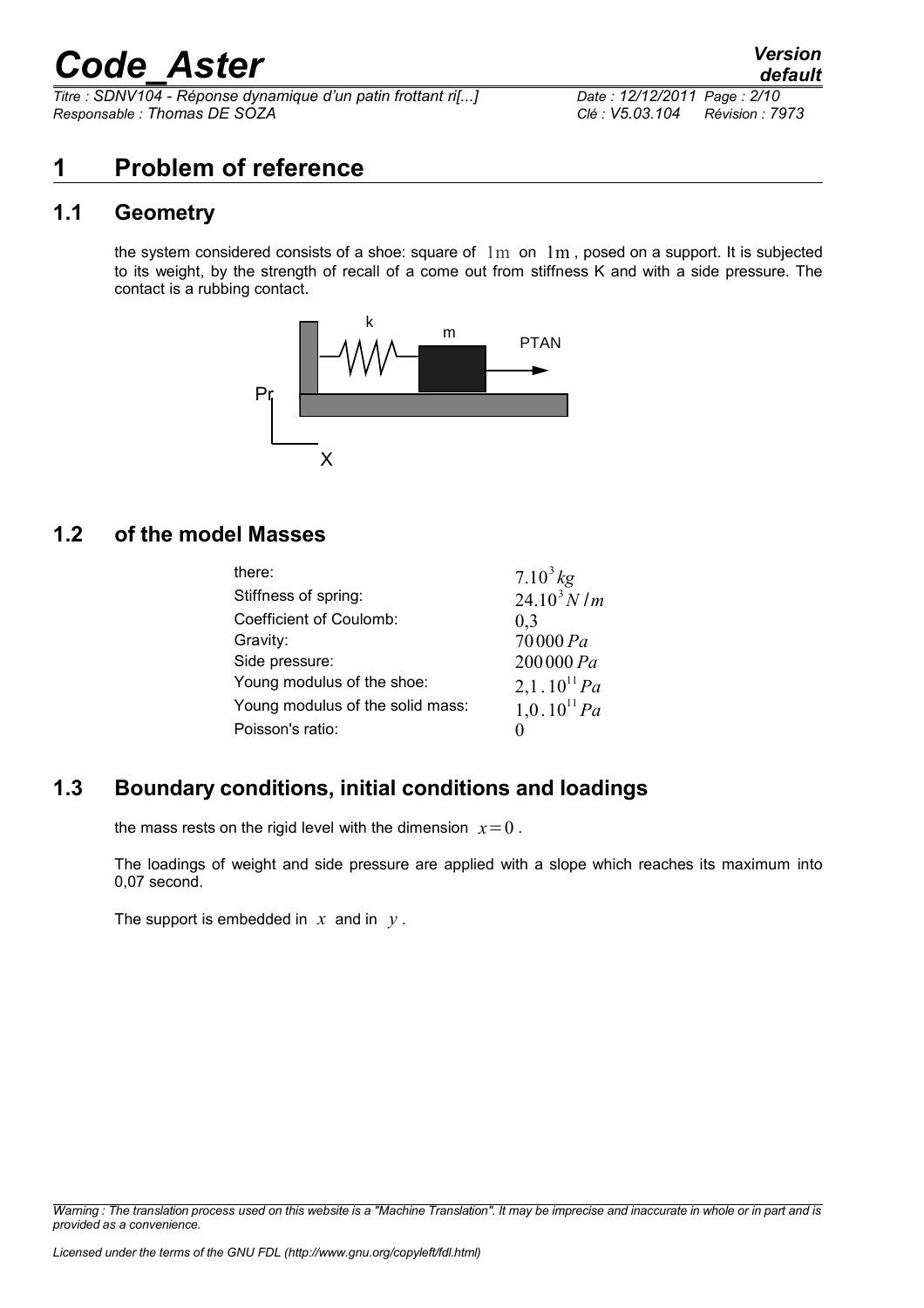*Titre : SDNV104 - Réponse dynamique d'un patin frottant ri[...] Date : 12/12/2011 Page : 3/10 Responsable : Thomas DE SOZA Clé : V5.03.104 Révision : 7973*

## **2 Reference solution**

the reference solution is analytical.

If the shoe is considered as sufficiently rigid one can compare it to a point mass, there then exists an analytical solution with this problem of rubbing mass-spring. The assumption is made that the application of the loading is done immediately (not slope).

As  $\frac{F_t}{F_t}$ *Fn*  $t > \mu$  there is never phase of dependancy but only of the sliding. The frictional force is thus

worth  $f = \mu F$ <sup>n</sup>

One can write the equation of motion as follows:

$$
m\ddot{x} + k\,x = F_t \pm f
$$

One notes:  $\omega = \sqrt{\frac{k}{m}}$ *m*

**Stage 1: The frictional force is opposed to the motion which is carried out initially according to** *x* **the positive ones**

$$
m\ddot{x} + k\,x = F - f
$$

with a X-coordinate and an initial velocity null. There is then the following solution after taking into account of these initial conditions:

$$
x(t) = \frac{F - f}{k} (1 - \cos(\omega t))
$$

this result is valid as long as the velocity remains positive is  $\dot{x} \ge 0$ , i.e. until  $\omega t = \pi$ .

The first extremum of the curve  $x(t)$  is  $x_1=2.\frac{F-f}{k}$ .

#### **Stage 2: The frictional force changes sign to be opposed to the motion which is done now according to** *x* **negative**

 $m\ddot{x} + kx = F + f$ 

the initial X-coordinate is worth  $\|x_1\|$ , and the initial velocity is null. One has then, by posing the new Xcoordinate of times like origin with  $\pi / \omega$ :

$$
x(t) = \frac{F+f}{k} + \frac{F-3f}{k}\cos(\omega t)
$$
, until  $\omega \cdot t = \pi$ .

The second extremum of the curve  $x(t)$  is  $x_2 = \frac{4f}{t}$  $\frac{1}{k}$ .

**Stage** 2n−1 **and** 2n **:**

One separates motion according to the sign the velocity. For an odd stage motion is done according to  $x$  the positive ones. For an even stage, motion is done according to  $x$  the negative ones.

*Warning : The translation process used on this website is a "Machine Translation". It may be imprecise and inaccurate in whole or in part and is provided as a convenience.*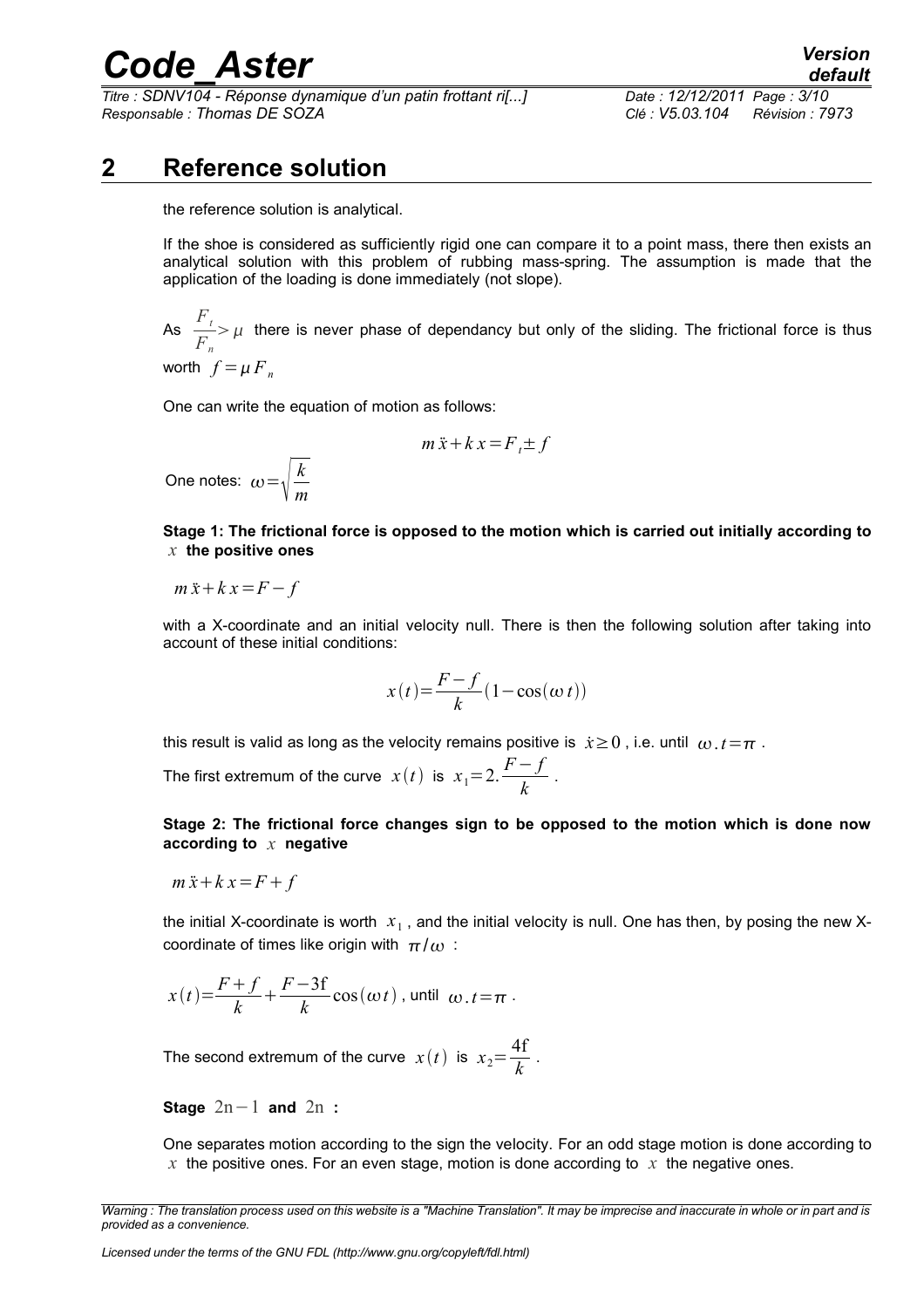*Titre : SDNV104 - Réponse dynamique d'un patin frottant ri[...] Date : 12/12/2011 Page : 4/10 Responsable : Thomas DE SOZA Clé : V5.03.104 Révision : 7973*

 $\frac{y}{k}$ .

One shows by recurrence result according to:

$$
x_{2p-1} = x \left( (2p-1)T \right) = \frac{2\left(F - (2p-1) f\right)}{k}
$$

$$
x_{2p} = x \left(2 p T\right) = \frac{4 p f}{k}
$$

with 
$$
T = \frac{\pi}{\omega}
$$
 and  $\omega = \sqrt{\frac{k}{m}}$ .

The stop of motion occurs when  $x_n$  is understood enters  $\frac{F_t - f}{f_t}$  $\frac{-f}{k}$  and  $\frac{F_t + f}{k}$ 

### **2.1 Results of reference**

modelization proposed Ci below correspond to the analytical solution until the stop of the shoe. By preoccupations with a time-saving of computation, one tests only the two first extremum.

| Time (<br>ι σ | Displacement in $x$ ( <i>m</i> ) |
|---------------|----------------------------------|
| .697          | 14,917                           |
| 3,393         | 3,500                            |

#### **2.2 Uncertainty on the solution**

the analytical solution gives result exact under the assumption of infinitely rigid bodies. It is also supposed that the loading is applied directly (it does not depend on time).

*default*

*Warning : The translation process used on this website is a "Machine Translation". It may be imprecise and inaccurate in whole or in part and is provided as a convenience.*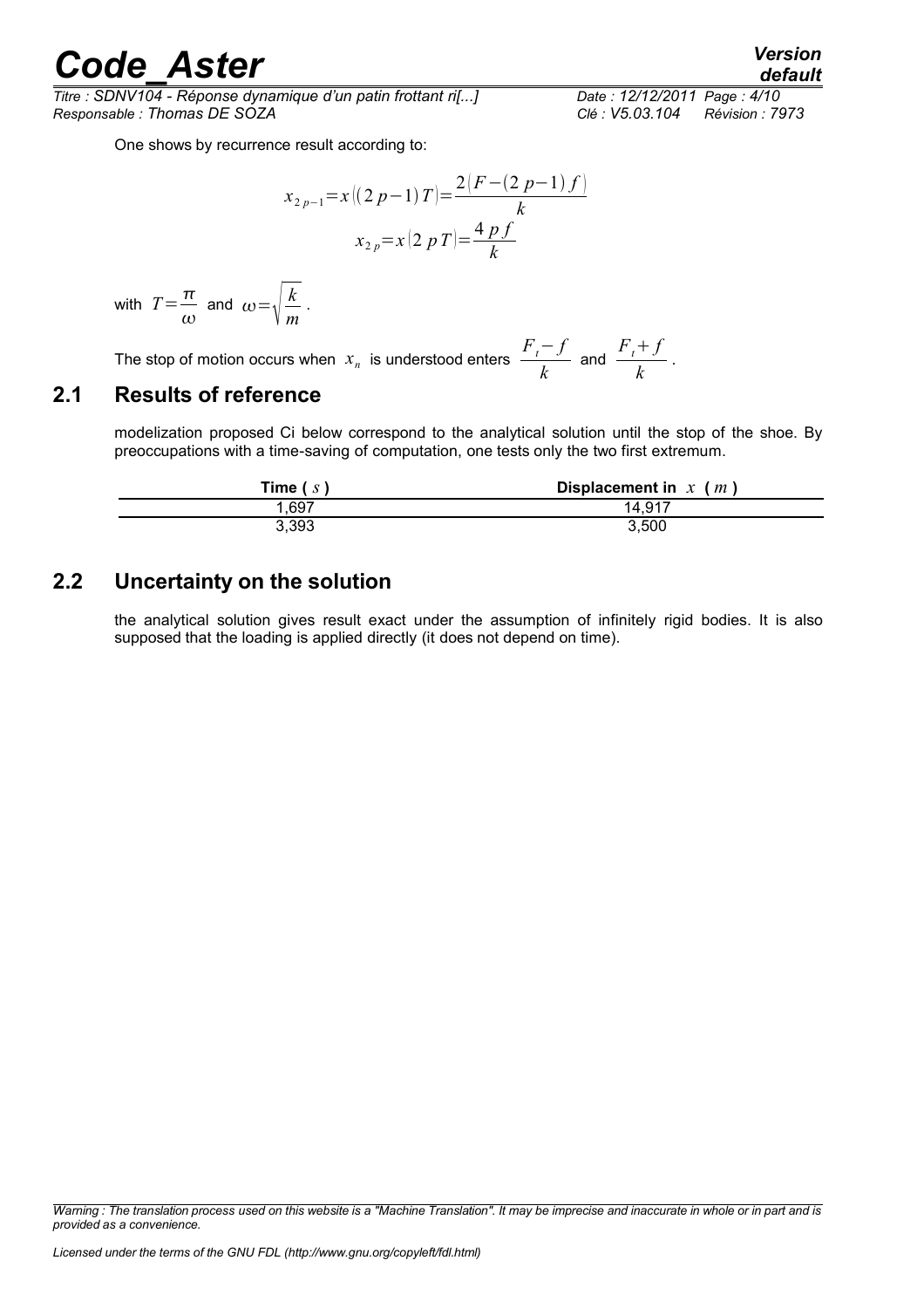*Titre : SDNV104 - Réponse dynamique d'un patin frottant ri[...] Date : 12/12/2011 Page : 5/10 Responsable : Thomas DE SOZA Clé : V5.03.104 Révision : 7973*

*default*

## **3 Modelization A**

## **3.1 Characteristic of the modelization**

the problem is  $D$  PLAN. The shoe and the support are modelled by surfaces with a grid in QUAD4. An element  $2D$  DIS T represents spring, its component non-zero is in the direction  $\chi$ .

One uses operator DYNA\_NON\_LINE to carry out dynamic computation. The forces of contact are taken into account by AFFE\_CHAR\_MECA / CONTACT, with the method LAGRANGIAN.

## **3.2 Characteristics of the mesh**



| Many nodes: | 42 | number of meshes and types: | 26 QUAD4 |
|-------------|----|-----------------------------|----------|
|             |    |                             | 26 SEG2  |

#### **3.3 Values tested for the method LAGRANGIAN, MULT\_FRONT**

|       | <b>Reference</b> | Aster | % difference |
|-------|------------------|-------|--------------|
| .697  | 14,91            | 14.84 | .5%          |
| 3,393 | 3,50             | 3,62  | 3,6%         |

#### **3.4 Values tested for the method LAGRANGIAN, LDLT**

|       | <b>Reference</b> | Aster         | % difference |
|-------|------------------|---------------|--------------|
| .697  | 14.91            | بم 4.<br>4.OJ | 0.5%<br>--   |
| 3,393 | 3,50             | 3,62          | 3,6%         |

*Warning : The translation process used on this website is a "Machine Translation". It may be imprecise and inaccurate in whole or in part and is provided as a convenience.*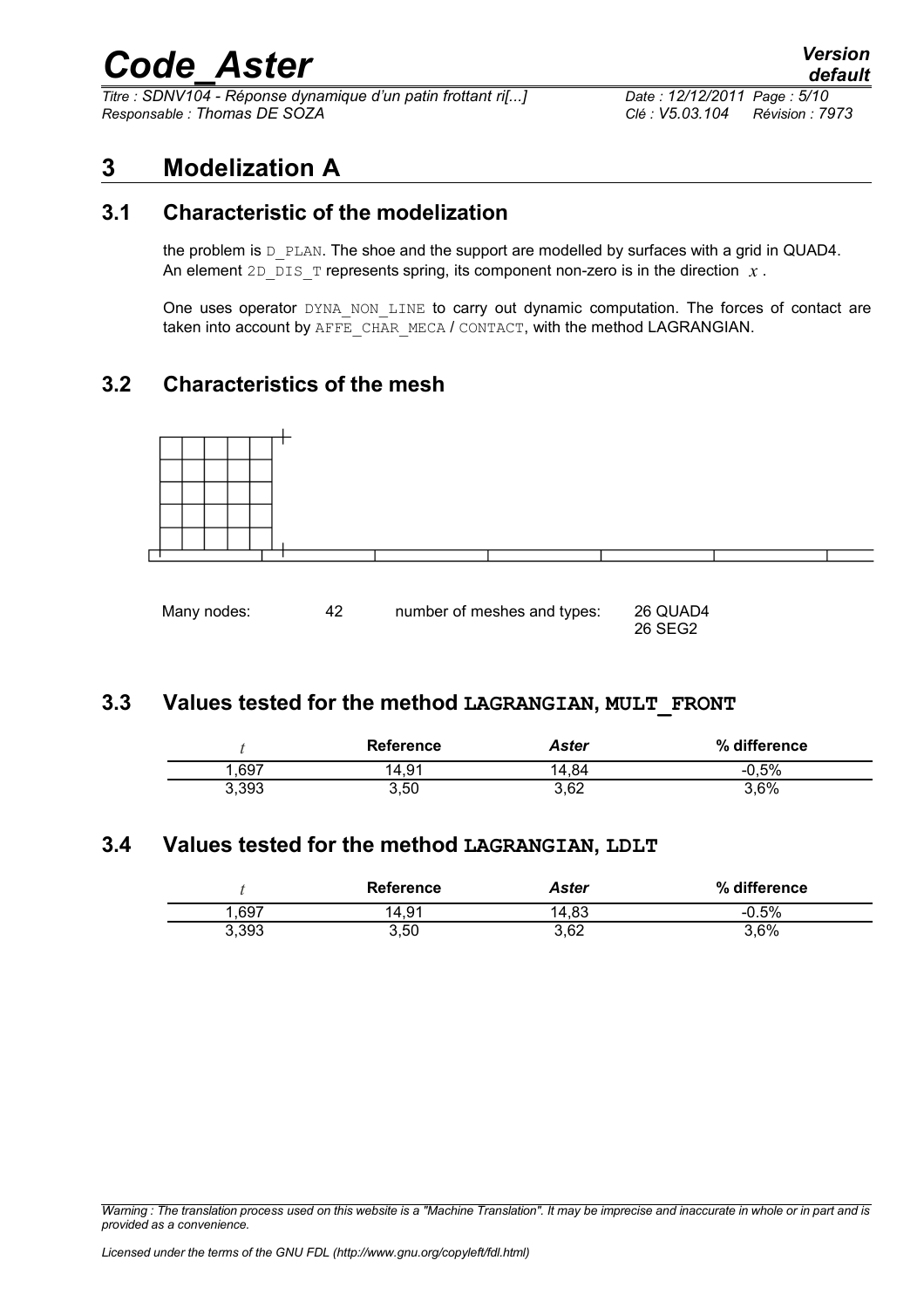*Titre : SDNV104 - Réponse dynamique d'un patin frottant ri[...] Date : 12/12/2011 Page : 6/10 Responsable : Thomas DE SOZA Clé : V5.03.104 Révision : 7973*

## **4 Modelization B**

### **4.1 Characteristic of the modelization**

the problem are  $D$  PLAN. The shoe and the support are modelled by surfaces with a grid in QUAD4. An element 2D DIS T represents spring, its component non-zero is in the direction  $\chi$ .

One uses operator DYNA\_NON\_LINE to carry out dynamic computation. The forces of contact are taken into account by AFFE\_CHAR\_MECA / CONTACT, with the method PENALIZATION.

## **4.2 Characteristics of the mesh**



#### **4.3 Values tested for the method PENALIZATION, MULT\_FRONT**

|       | <b>Reference</b> | <b>Aster</b> | % difference |
|-------|------------------|--------------|--------------|
| 1,697 | 14,91            | 14.84        | $-0.5%$      |
| 3,393 | 3,50             | 3,62         | 3,6%         |

#### **4.4 Values tested for the method PENALIZATION, LDLT**

|       | <b>Reference</b> | Aster | % difference |
|-------|------------------|-------|--------------|
| .697  | 14.91            | 14.83 | 50%          |
| 3,393 | 3,50             | 3,62  | 3,6%         |

*Warning : The translation process used on this website is a "Machine Translation". It may be imprecise and inaccurate in whole or in part and is provided as a convenience.*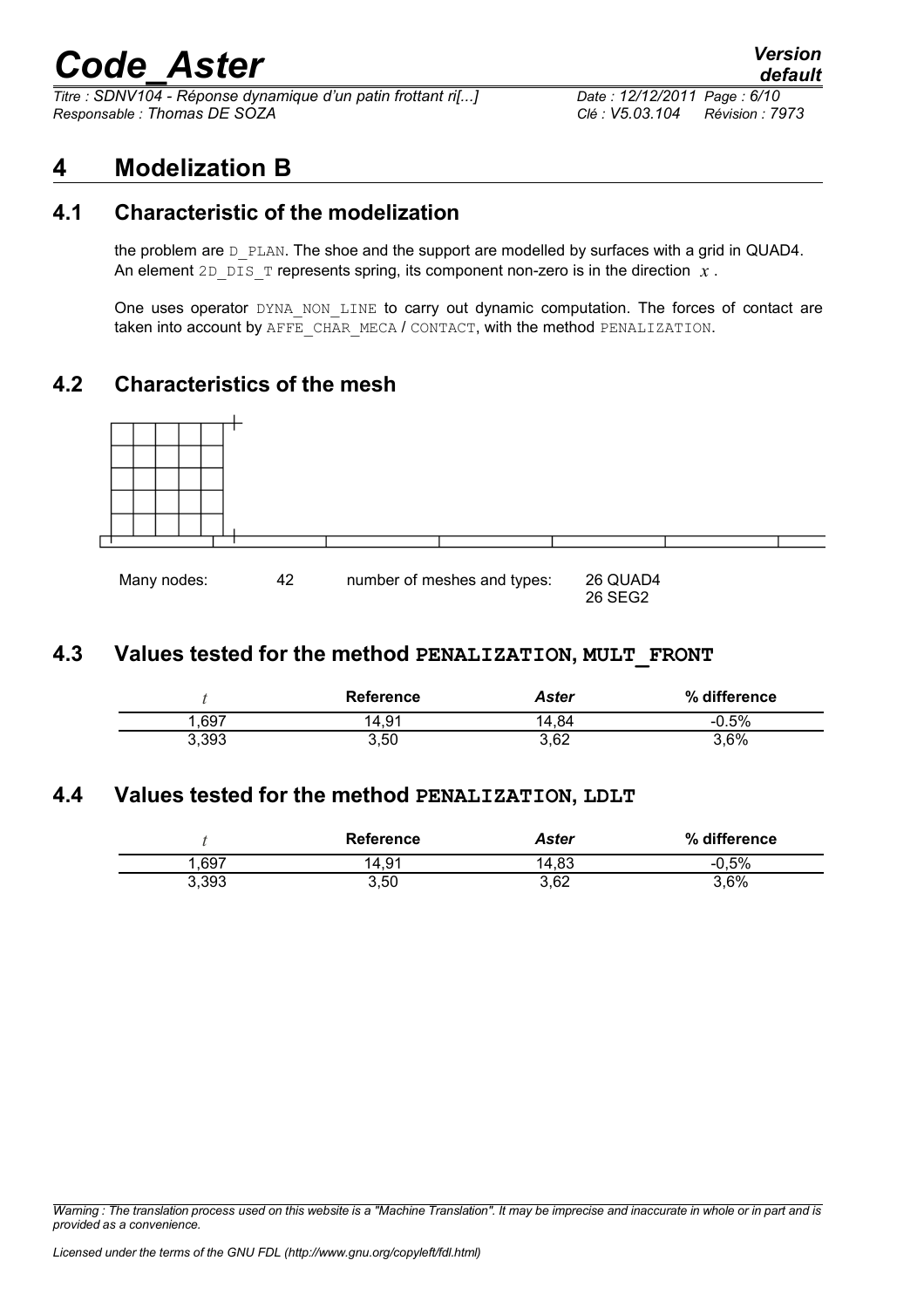*Titre : SDNV104 - Réponse dynamique d'un patin frottant ri[...] Date : 12/12/2011 Page : 7/10 Responsable : Thomas DE SOZA Clé : V5.03.104 Révision : 7973*

*default*

## **5 Modelization C**

### **5.1 Characteristic of the modelization**

the problem are D\_PLAN. The shoe and the support are modelled by surfaces with a grid in QUAD4. An element  $2D$  DIS T represents spring, its component non-zero is in the direction  $\chi$ .

One uses operator DYNA\_NON\_LINE to carry out dynamic computation. The forces of contact are taken into account by  $A \rightarrow E$  CHAR\_MECA / CONTACT, with the continuous method .

## **5.2 Characteristics of the mesh**



#### **5.3 Values tested for the continuous method , MULT\_FRONT**

|       | <b>Reference</b> | Aster    | % difference |
|-------|------------------|----------|--------------|
| .697  | 14.9'            | -84<br>4 | 50%          |
| 3.393 | 3,50             | 3,62     | $3,6\%$      |

### **5.4 Values tests for the continuous method , LDLT**

|       | <b>Reference</b> | Aster | % difference |
|-------|------------------|-------|--------------|
| .697  | 14.9'            | 14.83 | 5%<br>--     |
| 3,393 | 3,50             | 3,62  | 3,6%         |

*Warning : The translation process used on this website is a "Machine Translation". It may be imprecise and inaccurate in whole or in part and is provided as a convenience.*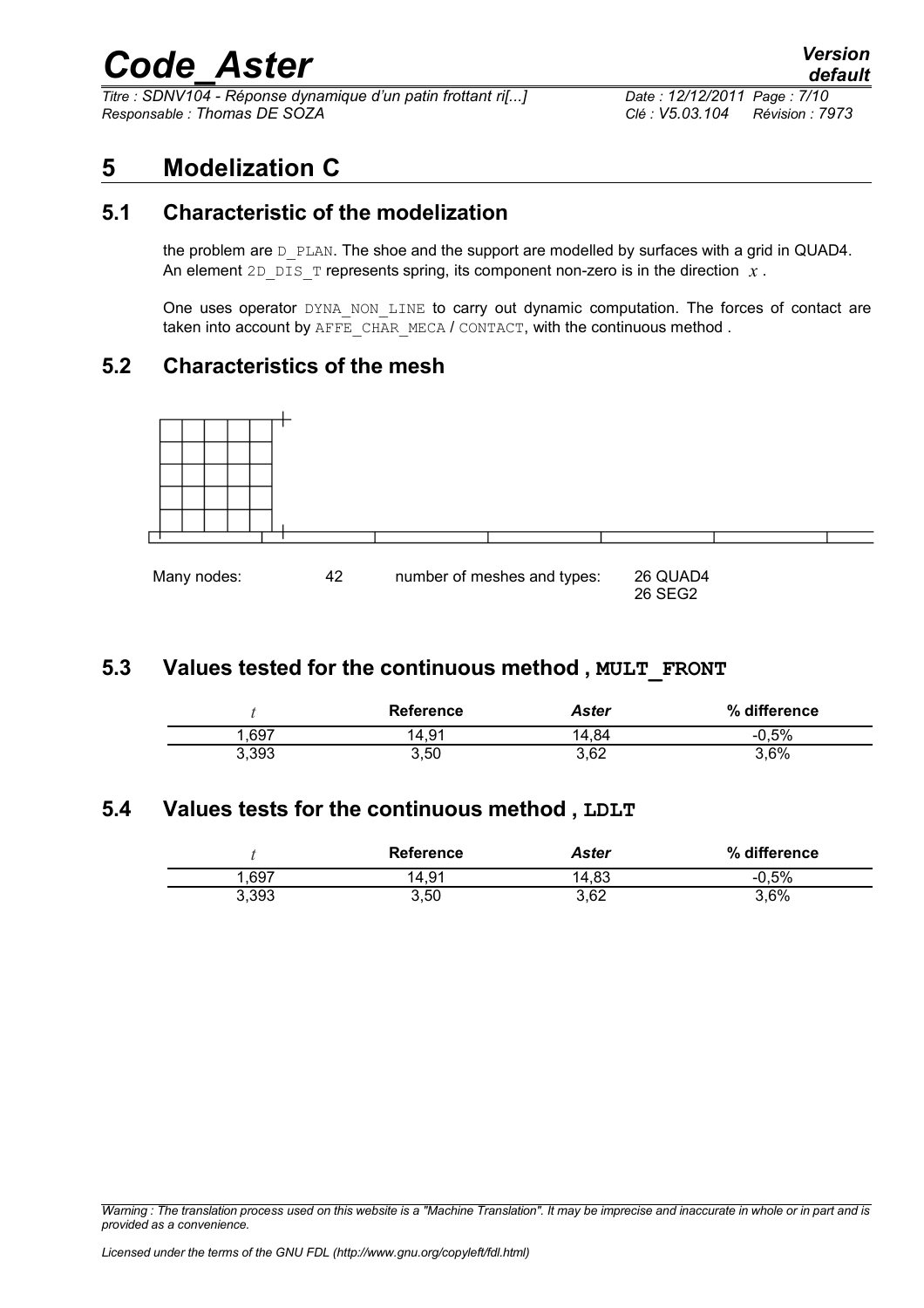*Titre : SDNV104 - Réponse dynamique d'un patin frottant ri[...] Date : 12/12/2011 Page : 8/10 Responsable : Thomas DE SOZA Clé : V5.03.104 Révision : 7973*

## **6 Modelization D**

### **6.1 Characteristic of the modelization**

the problem are  $D$  PLAN. The shoe and the support are modelled by surfaces with a grid in QUAD8. An element 2D DIS T represents spring, its component non-zero is in the direction  $\chi$ .

One uses operator DYNA\_NON\_LINE to carry out dynamic computation. The forces of contact are taken into account by AFFE\_CHAR\_MECA / CONTACT, with the method LAGRANGIAN.

#### **6.2 Characteristics of the mesh**



| Many nodes: | 110 | number of meshes and types: | 26 QUADS 8 |
|-------------|-----|-----------------------------|------------|
|             |     |                             | 24 SEG3    |
|             |     |                             | 2 SEG2     |

## **6.3 Values tested for the method LAGRANGIAN, MULT\_FRONT**

|       | <b>Reference</b> | Aster       | % difference      |
|-------|------------------|-------------|-------------------|
| .697  | Δ                | റാ<br>14.8ა | 5%<br>$\sim$<br>ັ |
| 3,393 | 3,50             | 3,62        | 3,6%              |

### **6.4 Values tested for the method LAGRANGIAN, LDLT**

|       | <b>Reference</b> | Aster | % difference    |
|-------|------------------|-------|-----------------|
| .697  | 14.9'            | 14.83 | <b>⊏0/</b><br>- |
| 3,393 | 3,50             | 3,62  | 3,6%            |

*Warning : The translation process used on this website is a "Machine Translation". It may be imprecise and inaccurate in whole or in part and is provided as a convenience.*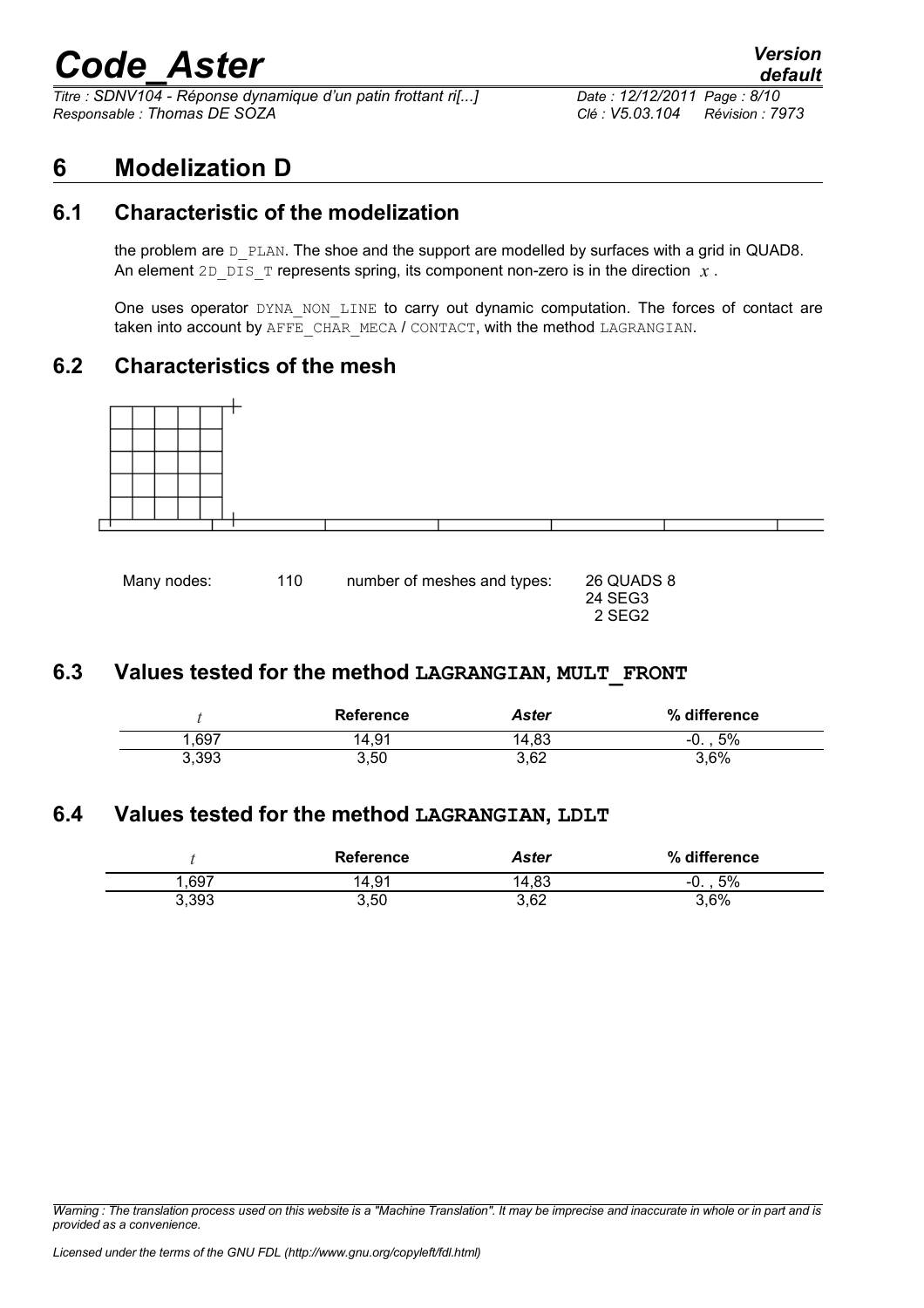*Titre : SDNV104 - Réponse dynamique d'un patin frottant ri[...] Date : 12/12/2011 Page : 9/10 Responsable : Thomas DE SOZA Clé : V5.03.104 Révision : 7973*

*default*

## **7 Modelization E**

## **7.1 Characteristic of the modelization**

the problem are D\_PLAN. The shoe and the support are modelled by surfaces with a grid in QUAD8. An element 2D DIS T represents spring, its component non-zero is in direction X.

One uses operator DYNA NON LINE to carry out dynamic computation. The forces of contact are taken into account by AFFE\_CHAR\_MECA / CONTACT, with the method PENALIZATION.

## **7.2 Characteristics of the mesh**



#### **7.3 Values tested for the method PENALIZATION, MULT\_FRONT**

|       | <b>Reference</b> | <b>Aster</b> | % difference   |
|-------|------------------|--------------|----------------|
| .697  | 4,9'<br>$\Delta$ | 14.83        | $0.50\%$<br>ш. |
| 3,393 | 3,50             | 3,62         | 3,6%           |

#### **7.4 Values tested for the method PENALIZATION, LDLT**

|       | <b>Reference</b> | Aster | % difference  |
|-------|------------------|-------|---------------|
| .697  | 14.91            | 14.83 | .50%<br>$-11$ |
| 3,393 | 3,50             | 3,62  | 3,6%          |

*Warning : The translation process used on this website is a "Machine Translation". It may be imprecise and inaccurate in whole or in part and is provided as a convenience.*